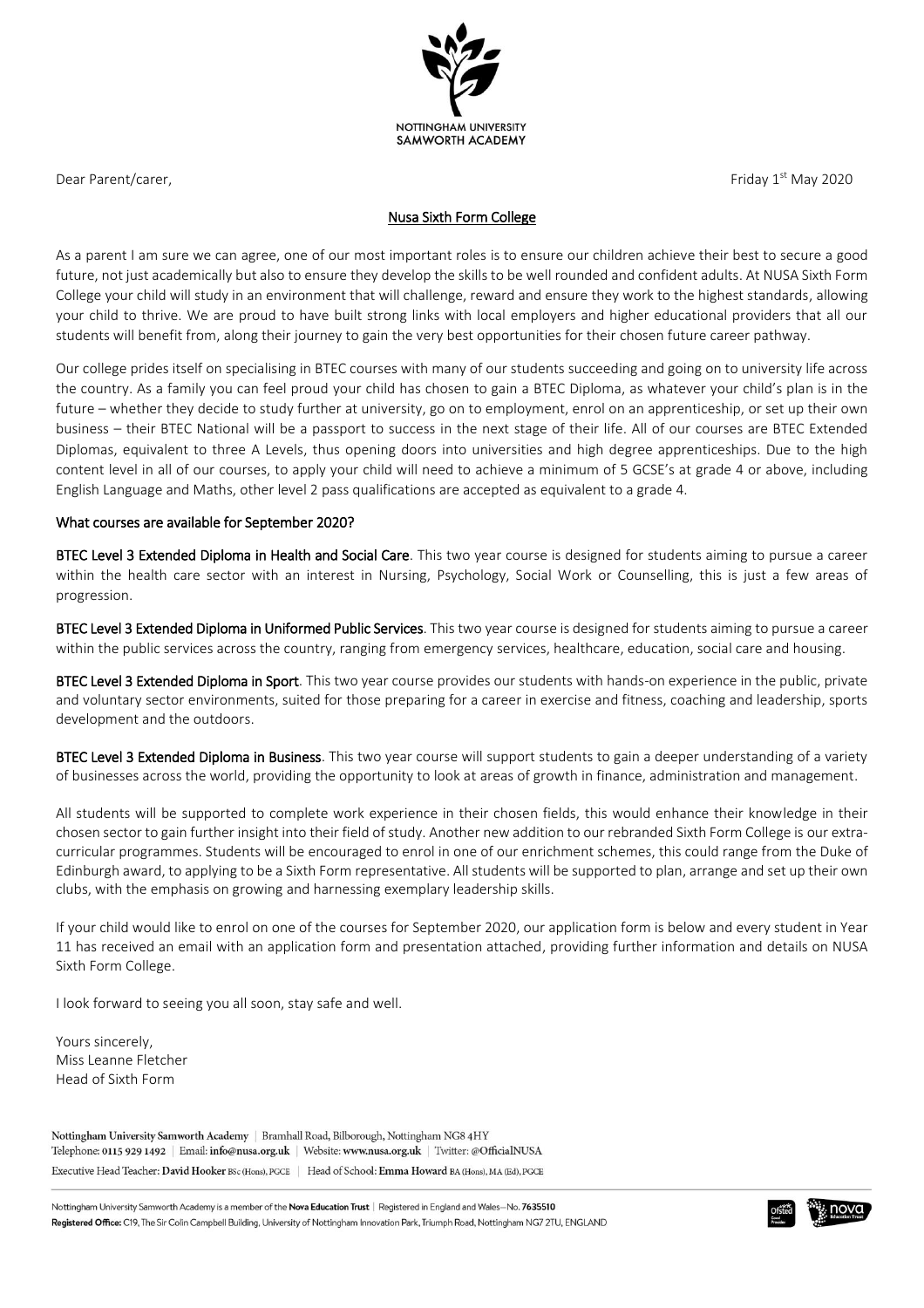

# **APPLICATION 2020/21**

| <b>Personal Details</b>                           |                                      |  |
|---------------------------------------------------|--------------------------------------|--|
| Title e.g. Mr/Mrs/Miss/Ms<br>First name(s)        | Last name                            |  |
| <b>Address</b>                                    |                                      |  |
|                                                   | <b>Postcode:</b>                     |  |
| <b>Home Telephone:</b>                            | <b>Mobile:</b>                       |  |
| Email:                                            |                                      |  |
| Date of birth:<br>Month<br>e.g. 31 08 2000<br>Day | <b>Female</b><br><b>Male</b><br>Year |  |

# **Select one pathway you would like to follow at NUSA**

# **Entry requirements for all Level 3 courses are:**

Minimum 5 GCSE's at grade 4 or above, including English and Maths. Other level 2 pass qualifications are accepted as equivalent to a grade 4.

| Pathway options                                          | Please select only one option |
|----------------------------------------------------------|-------------------------------|
| BTEC Level 3 Extended Diploma in Health and Social Care. |                               |
| BTEC Level 3 Extended Diploma in Business                |                               |
| BTEC Level 3 Extended Diploma in Sport                   |                               |
| BTEC Level 3 Extended Diploma in Public Services         |                               |

You may be accepted on to your chosen course if you haven't achieved a grade 4 in Maths. However this will be decided on a case by case basis. Please tick the box if you are NOT predicted to achieve a grade 4 in maths.

### **Personal Statement**

We would like to know more about you: why you would like to study this course and about your plans for the future. Therefore in your own handwriting please provide further information about yourself. Please include information about hobbies, interests, sporting activities, voluntary work etc.